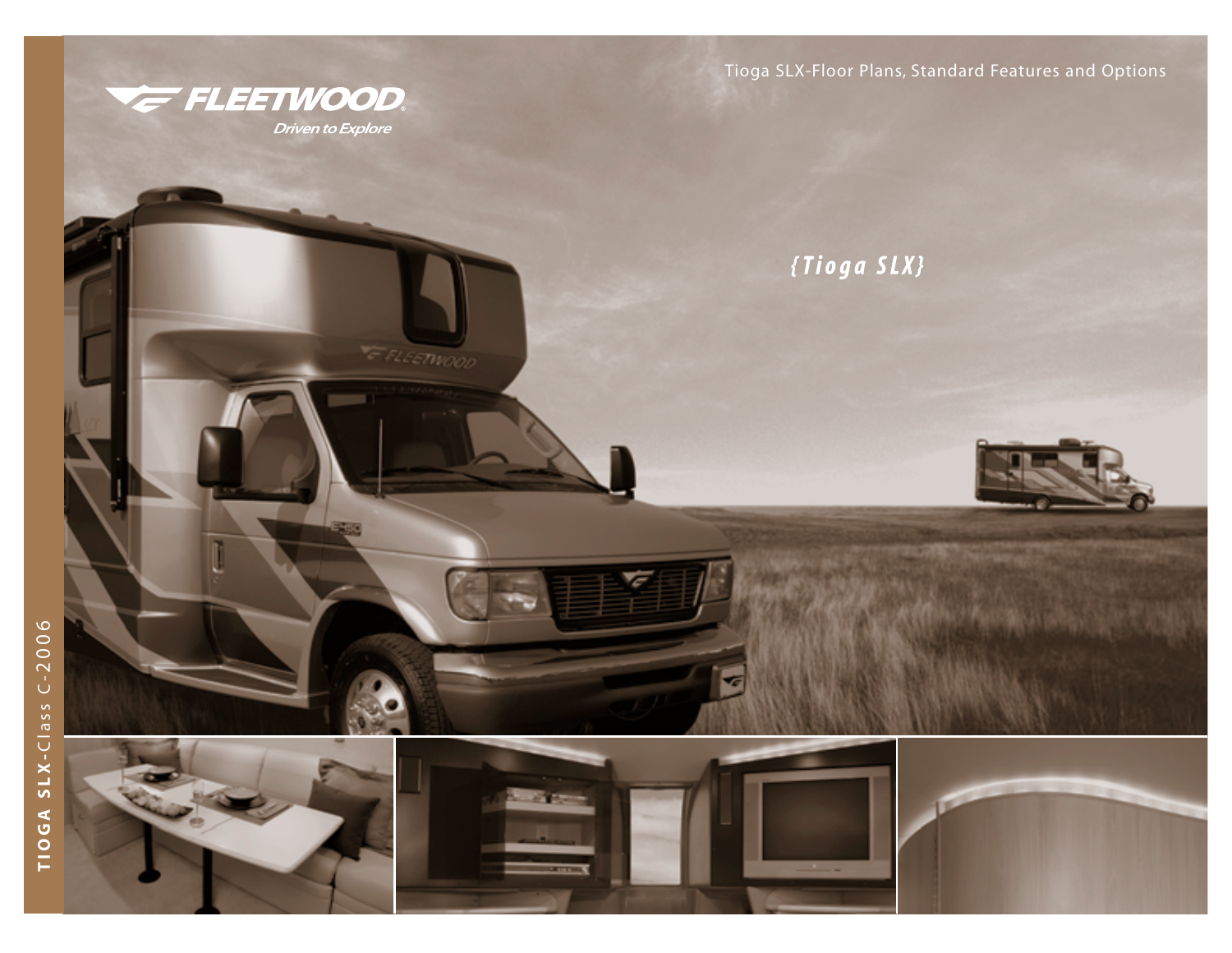# Floor Plans

### **26J**

Single Slide-Out Sleeps 3





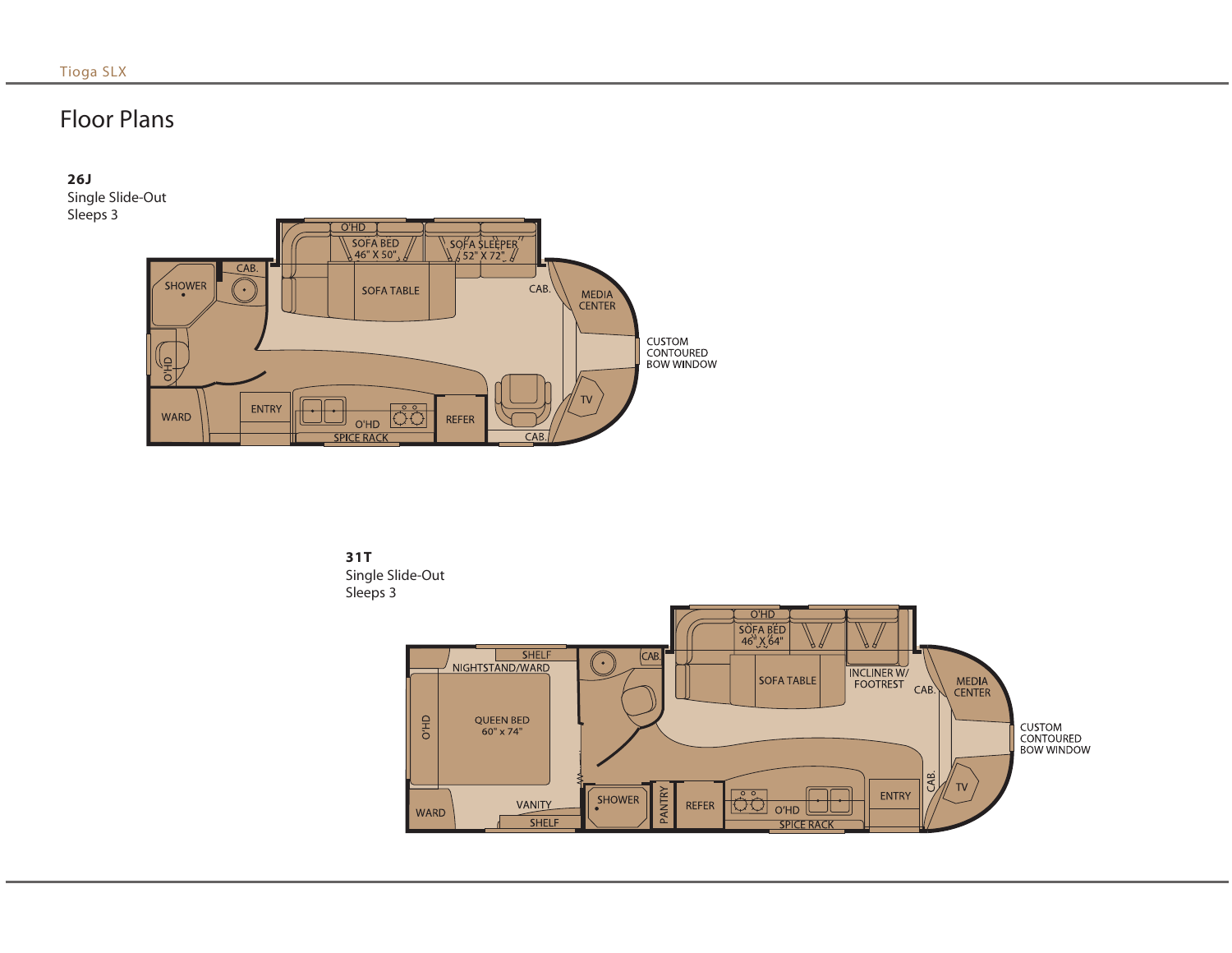## Floor Plans

### *FLEETWOOD*



# Setting the Standard in Motor Home Quality.

**Fleetwood® prototypes are exposed to thousands of miles of durability testing. Those components that don't survive are redesigned until they do.** This sets our standard in safety and durability.

**Fleetwood's Tuff-Ply roofing technology is one of the most durable roofing materials on the market and also resists radiation by reflecting sunlight (reduces chalking).** White roof material minimizes heat build-up, keeping the temperature cool and comfortable.

**Reliable TuffPEX® plumbing runs throughout each vehicle creating a durable seal on all internal tubing. TuffPEX® assures water flow and functions in colder temperatures.** The TuffPEX® system is an industry leader in quality plumbing.

**For each outer wall, Fleetwood uses one seamless, solid piece of its exclusive Tuff-Coat® fiberglass composite. It resists UV rays, cracks and impacts.** Our products look newer longer and that's a big plus at resale time.

**To assure a strong, weather-resistant structure, Fleetwood Vacu-bonds® all sidewalls, floors and ceilings to a durable aluminum or steel frame.** The Vacu-bond® process is unmatched by many competitors.

**High density block foam insulation is precisely cut to fit between framing members.** This insures maximum insulation throughout the vehicle.

*Seatbelt configuration may vary depending on options chosen. Sleeping capacity based on standard layout. Optional furniture may increase or decrease sleeping capacity.*

**Welded aluminum floor support trusses** are light weight and engineered for optimum strength and support.

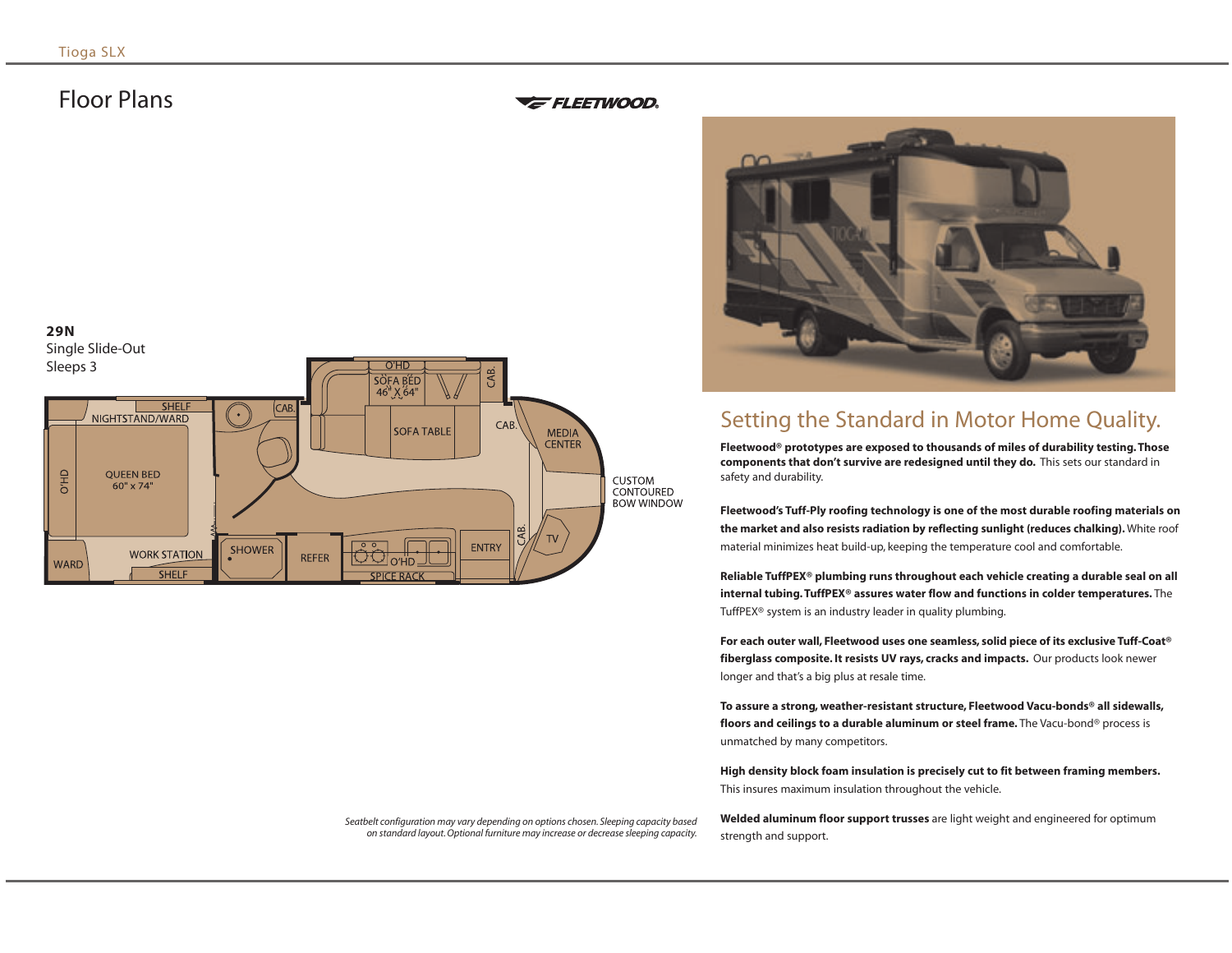## Weights and Measurements

| <b>FORD® CHASSIS</b>                  | 26J    | <b>29N</b> | 31T    |
|---------------------------------------|--------|------------|--------|
| <b>Engine Displacement (Liters)</b>   | 6.8    | 6.8        | 6.8    |
| <b>Wheelbase (Inches)</b>             | 176    | 198        | 218    |
| $GVWR$ (lbs) <sup>1</sup>             | 14,050 | 14,050     | 14,050 |
| Front GAWR (lbs) <sup>2</sup>         | 4,600  | 4,600      | 4,600  |
| Rear GAWR (lbs) <sup>2</sup>          | 9,450  | 9,450      | 9,450  |
| <b>Base Weight (lbs)</b> <sup>3</sup> | 11,400 | 11,995     | 12,195 |
| $GCWR$ (lbs) <sup>4</sup>             | 17,550 | 17,550     | 17,550 |
| <b>Hitch Rating Weight (lbs)*</b>     | 3,500  | 3,500      | 3,500  |
| Tongue Weight (lbs)*                  | 350    | 250        | 250    |
| <b>Fuel Capacity (gal)</b>            | 55     | 55         | 55     |

| <b>DIMENSIONS AND CAPACITIES</b>             |        |         |         |  |
|----------------------------------------------|--------|---------|---------|--|
| Overall Length <sup>5</sup>                  | 26'11" | 29' 11" | 31'11'' |  |
| <b>Overall Height (with A/C)<sup>+</sup></b> | 11'4"  | 11'4"   | 11'4"   |  |
| Overall Width (maximum) <sup>6</sup>         | 102"   | 102"    | 102"    |  |
| <b>Interior Height (maximum)</b>             | 79"    | 79"     | 79"     |  |
| <b>Interior Width (maximum)</b>              | 96"    | 96"     | 96"     |  |
| <b>Fresh Water Holding Tank (gal)</b>        | 35     | 35      | 35      |  |
| <b>Grey Water Holding Tank (gal)</b>         | 42     | 35      | 35      |  |
| <b>Black Water Holding Tank (gal)</b>        | 33     | 41      | 41      |  |
| Appliance LPG Tank (gal) (WC) <sup>7</sup>   | 14     | 14      | 14      |  |
| <b>Water Heater Tank (gal)</b>               | 6      | 6       | 6       |  |

**Liquid Weight Reference:** Water (gal) = (8.3 lbs/3.8 kgs) Fuel (gal) = (6.1 lbs/2.8 kgs) LPG (gal) = (4.2 lbs/1.9 kgs)

**Metric Conversion:** Multiply pounds x 0.453 to obtain kilograms. Multiply gallons x 3.785 to obtain liters.

| <b>CHASSIS</b>                              |                                                    |
|---------------------------------------------|----------------------------------------------------|
| <b>Model:</b> Ford® E450 Chassis            | <b>Transmission:</b> 5-Speed Automatic w/Overdrive |
| <b>Engine:</b> 6.8L Triton <sup>®</sup> V10 | <b>Alternator Amps: 130 Amp</b>                    |
| <b>Torque:</b> 420 lb-ft $@$ 3250 RPM       | Horsepower: 305HP                                  |



- 1. GVWR (Gross Vehicle Weight Rating): Means the maximum permissible loaded weight of the motor home.The GVWR is equal to or greater than the sum of the unloaded vehicle weight plus the net carrying capacity.
- 2. GAWR (Gross Axle Weight Rating): Means the maximum permissible loaded weight a specific axle is designed to carry.
- 3. Base Weight: Means the estimated weight of the motor home without fuel, options, water, cargo or passengers.
- 4. GCWR (Gross Combined Weight Rating): Means the value specified by the motor home manufacturer as the maximum allowable loaded weight of this motor home with its towed vehicle.Towing and braking capacities may differ. Refer to Fleetwood and chassis manufacturer manuals for complete information.
- 5. Length taken from front bumper to rear bumper (excludes accessories).

6. Excludes safety equipment and awnings.

- 7. Tank Manufacturer's listed water capacity (WC). Actual LPG capacity is 80% of water listing as required by the safety code.
- † Only if standard.
- \* The chassis manufacturer recommends the installation of a supplemental brake control system to activate the brakes on the vehicle or trailer you are towing.

*IMPORTANT — PLEASE READ: Product information, photography and illustrations included in this publication were as accurate as possible at the time of printing. For further product information and changes, please visit our website at www.fleetwoodrv.com or contact your local Fleetwood dealer. Prices, materials, design and specifications are subject to change without notice.All weights, fuel, liquid capacities and dimensions are approximate.Fleetwood has designed its recreational vehicles to provide a variety of uses for its customers.Each vehicle features optimal seating, sleeping, storage and fluid capacities.The user is responsible for selecting the proper combination of loads (i.e. occupants, equipment, fluids, cargo, etc.) to ensure that the vehicle's capacities are not exceeded.*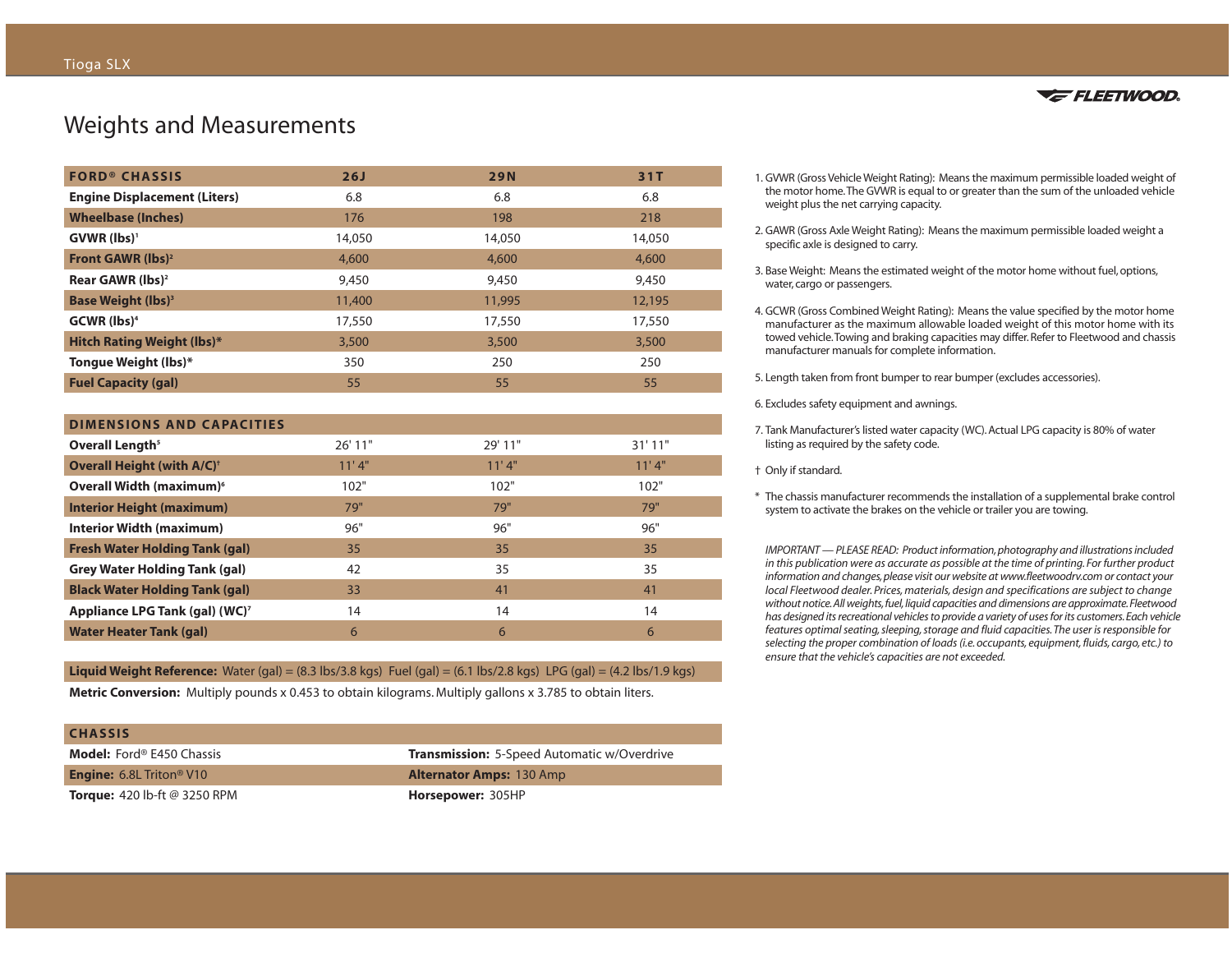# Standard Features

#### Interior

### **THROUGHOUT • Contoured Cabinet Doors**

- **with Hidden Hinges • Fabric Pull Shades**
- **Halogen, Fluorescent &**
- **Indirect Lighting Throughout**
- **Quality Constructed Furniture by Flexsteel®**
- **Whole Coach Water**
- **Filtration System • Yacht Style Contoured Cabinets**
- 12V Water Pump, Demand **Operation**
- 15,000 BTU Ducted Air Conditioner • 30,000 BTU Furnace, Auto-Ignition, Ducted,Wall Mtd.Thermostat

### **DRIVER CONVENIENCE**

- **Custom Dash Appliques • Driver/Front Passenger Ultraleather™ Flexsteel® Adjustable/Reclining Bucket Seats w/Armrest**
- **LIVING ROOM**
- **20" Flat Screen TV • Dinette Table with Dual**
- **Flip-Up Extensions • Flexsteel® Furniture with Throw Pillows**

### **GALLEY**

- **Deluxe Under-Counter Stainless Steel Convection Microwave Oven**
- **Drawer Boxes w/Real Wood Construction**
- **Solid Surface Countertops & Sink Covers**
- **BEDROOM**
- **Innerspring Mattress (N/A 26J)**
- **Workstation with Flip-Up**
- **Counter Extension (N/A 26J)** • Bedspread w/Pillows (N/A 26J)

### **BATHROOM**

- **Bath Door w/Residential Passage Lock and Towel Bars**
- 12V Power Exhaust Roof Vent
- Large Sink w/Single Control Faucet • Marine Style Toilet w/Pedal Flush

#### **SAFETY/CONVENIENCE • 3-Point Seat Belts at Driver**

*\*Bold Denotes Fleetwood's Key Features*

- **& Front Passenger Seats**
- 10 ABC Fire Extinguisher

• 6 Gallon Water Heater, Electronic Ignition, LP Gas • AC/DC Load Center w/12V

- Converter/Battery Charger/Auto
- Change Over
- Brushed Chrome Finish Hardware
- Deluxe Interior Decor Choices • Deluxe Roller Bearing, Full
- Extension Drawer Guides
- Fabrica® Carpet w/Pad & Vinyl Flooring in Galley & Lavy • Monitor Panel: Auxiliary & Chassis Digital Battery Condition Check,
- Holding Tank Levels, Fresh Water Tank Level, LP Gas Tank Level, All

### **• In Dash AM/FM Radio w/CD Player**

• 4 Speakers, (2 in Cab Doors, 2 Ceiling Mounted) • Cab Carpet with Automotive

### **• J-Lounge Seating with Deluxe**

**EZ Bed Conversion (All Models)** • Residential Size Incliner Chair (31T Model) • Sofa Sleeper with Reclining

### • 2-Burner Cooktop with Sealed Burners

- Cabinet Storage for Sink Covers (Select Models)
- Dometic® 8 cu. ft. Refrigerator/Freezer
- Residential Size Stainless
- Decorative Reading Lights (N/A 26J) TV Shelf w/12V & Cable Jacks, • Pleated Privacy Curtain (N/A 26J) • Queen Bed (N/A 26J) • Roof Vent (N/A 26J)
- 
- Medicine Cabinet w/Mirrored Door (26J Model)
- Medicine Cabinet with Wall Mounted Mirror (29N & 31T Models) • Molded ABS Shower Surround/Pan
- Carbon Monoxide Detector/Alarm • Lap Belts at Select Living Area Seating Positions

Level Readings in 1⁄4 Increments, Direct Spark Ignition Water Heater Switch w/Lighted Indicator,Water Pump Switch w/On Indicator Light, Battery Disconnect Switch, Generator Start/Stop Switch & Hour Meter • Solar Panel Battery Charger • Vinyl Ceiling, Cushioned • Water Heater Bypass Valve–Fresh Water System Winterization • Water Pump Controller, On/Off Switches at Galley & Lavy

Grade Insulation Pad • Driver/Front Passenger Airbag Supplemental Restraint System • Power Windows & Door Locks

EuroStyle Chair (26J Model) • Telephone/Modem Jack w/Exterior Jack Input • VCR/DVD Combo Player • Video Control Center Switch

Steel Double Bowl Sink • Single Lever Faucet • Soap Dispenser

AC Receptacle (N/A 26J)

• Shower Head w/Flexible Hose

• Large Entry Assist Handle • LPG Detector/Alarm • Smoke Detector/Alarm

Extension • Skylight in Shower Exterior

### **THROUGHOUT**

- **Aluminum Basement Truss System • Fiberglass Cab Aero Panels • Fiberglass Front and Rear Caps with Bonded Window Installation • Fiberglass Running Boards • High-Gloss Tuff-Coat® Smooth**
- **Fiberglass Exterior**
- **AUTOMOTIVE • Alcoa Aluminum Wheels • Ford® E450 Chassis, 6.8L Triton® V10 w/305 hp, Dual Airbags, 4W Anti-Lock Brakes, Automatic 5-Speed Transmission w/Overdrive**
- **Full Size Spare Tire w/Carrier**
- **Rear Fuel Fill**
- **SAFETY/CONVENIENCE • Breakaway Side Mirrors w/Power Adjust & Heat Control** • Auxiliary Emergency Start Assist Switch on Dash
- **High Mounted Third Brake Lamp • Large Taillights • Power Entry Step**
- **STORAGE • EZ Store Compartment on Slide-Outs (Select Models)**
- **Painted Aluminum Skin Luggage Doors w/Strut Assist and Paddle Latches**

**BODY STRUCTURE • Royal Tuff-Ply Radius Roof w/Ducted A/C • Vacu-bond® Hull** 

# **Options**

### **THROUGHOUT**

• 15,000 BTU A/C w/Heat Pump w/Solar Charger Panel • 2 Colorways with Full-Body Paint • 400W Inverter with Remote Switch • Deluxe Level-Loc Window Shades • DVD Player and Home Theater

# Fleetwood Exclusives

*• Curved Solid Surface Countertops with Raised Edge to Prevent Spills • Curved Yacht-Styled, Imported Italian Cabinetry*

#### **• Outstanding Exterior Graphics and Styling**

- 2 Graphic Colorways to Choose From
- City Water Hook-Up
- DSS Manual Lift Satellite Dish
- w/Elevation Sensor • Large 1" (Inside Diameter)
- Water Tank Drain

• Chassis Supplied: Heating & Air Conditioning, Cigarette Lighter/ 12V Power Supply, Intermittent Windshield Wipers, Power Steering w/Tilt Wheel, Cruise Control, Sunvisors (2), Dome Light, Beverage Cup-Holders, Map Pocket • Custom Billet Grille • Dual 6V Deep Cycle Auxiliary

# Batteries

**• Radius Tinted Windows** • 30-Amp, 30' Long Shore-Line Power Cord, Compartment Storage • AC Duplex GFI Receptacle on Patio Side

### **• Stainless Steel Hinges on**

**Exterior Luggage Doors** • Molded Cross-Link Polyethylene Battery Compartment Container & Lid Easy Access for Battery

### **Lamination Process**

• Corrosion Resistant Aluminum Tube Hull Framing

• Exterior Entertainment Center w/AM/FM/CD Player and Auxiliary Speaker, Coax Cable & 12V/110 Receptacles w/Pull-Out TV Platform • LCD Back-Up Monitor w/Audio

### **LIVING ROOM**

• 22" LCD TV in Living Room • Ultraleather™ Living and Dining Seating Areas

### **BEDROOM**

• 15" LCD TV in Bedroom (29N and 31T Models)

*• Stainless Steel Convection*

• Power Awning • Surround Sound System

- *Custom Contoured Bow Window Microwave with Drop Down Door • Vacu-Bond® Floor*
- 

• Heated Holding Tanks in Basement Compartments

Deadbolt Lock

Patio Receptacles

or trailer you are towing.

Maintenance & Electrical Components Check

- Large, Sturdy, One-Piece Roof Access Ladder
- Molded ABS Rear Wheel Trims • Onan® 4.0kW Microquiet Generator

**VE FLEETWOOD** 

• Painted Body Skirts

Hook-Up†

- Powder Coated Rear Ladder
- Utility Compartment w/Exterior Shower & Holding Tank Dump Valves

• Trailer Hitch w/7-Point Electrical

† The chassis manufacturer recommends the installation of a supplemental brake control system to activate the brakes on the vehicle

• Amber Porch Light w/Interior Switch • Entry Door w/Screen Door &

• GFI Circuit Protection in Galley, Lavy,